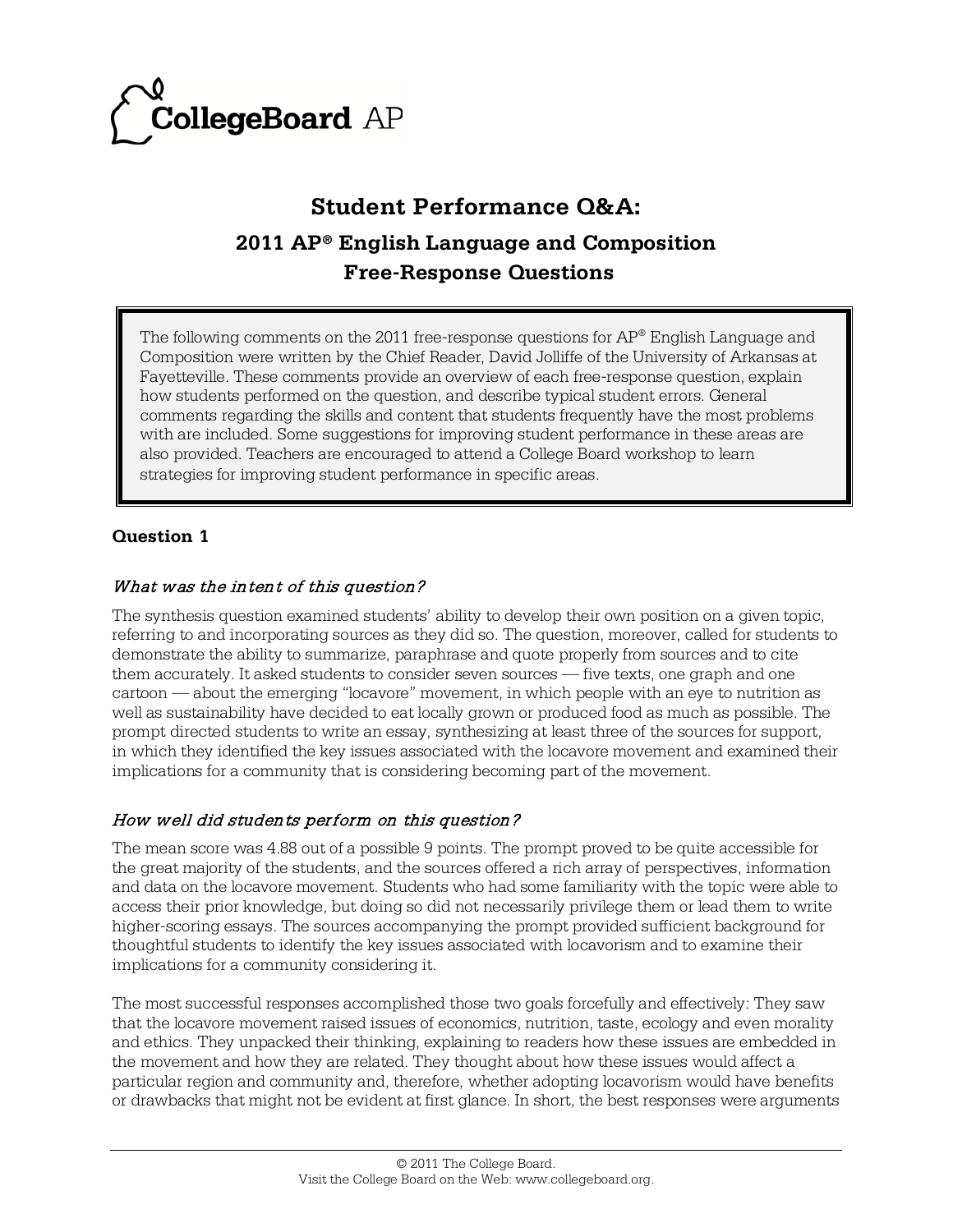that identified and weighed the issues carefully and entered into conversation with the sources in order to develop their claims.

#### What were common student errors or omissions?

Some students oversimplified the issues at hand, stating either that the locavore movement is good and should be adopted in a community or that it is bad and should not be adopted. Such responses did not identify and consider the issues underlying locavorism in detail.

Some students attempted to develop a well-reasoned examination of locavorism, but their logic was incomplete or uncertain. Some were overwhelmed by the sources, and the resulting essays were dominated by summary and paraphrase of the source material without developing and supporting a salient argument.

#### Based on your experience of student responses at the AP Reading, what message would you like to send to teachers that might help them to improve the performance of their students on the exam?

Above all else, help students learn to write source-based arguments in which they control the sources and use them in support of their own thesis. Beyond that, the same suggestions offered to teachers last year are relevant this year:

- Be sure students understand that the most frequent type of writing they will do in college is source-based argumentation, in which they will be required to consider an array of sources, generate a central argument (or thesis), and develop that argument by entering into conversation with the sources. For a good overview of source-based writing in college, see Mary Kay Mulvaney, "Analytic Writing in College: Forms, Sites, and Strategies," in David A. Jolliffe, ed., *AP English Language: Reading and Writing Analytically* (New York: The College Board, 2008): 19–42.
- Help students understand the various ways writers engage with their sources to develop a position. An inexperienced writer's typical move is to find sources that agree with his or her position; however, an effective writer generally moves beyond the "agree with" or "disagree with" relationship with sources. Students need practice using sources to extend or counter an idea or make connections among ideas.
- Teach students how to introduce quoted, summarized and paraphrased material from sources and how to incorporate such material in their own syntax. The simple dropping in of quoted material, whether in a brief passage or a long quotation, produces jarring, ineffective writing.
- Continue emphasizing that any material students synthesize in their own positions, whether they quote it, summarize it or paraphrase it, must be cited. To prepare for the AP English Language and Composition Exam, students can practice the simplified citation method recommended by the prompt, but they should also become familiar with the more widely accepted citation styles — for example, MLA and APA — that they will need to use in college papers.
- Continue to show students how to analyze rhetorically the position and points made by nontextual sources (such as charts, graphs, pictures and cartoons), so that they are able to synthesize perspectives from these sources in their own compositions.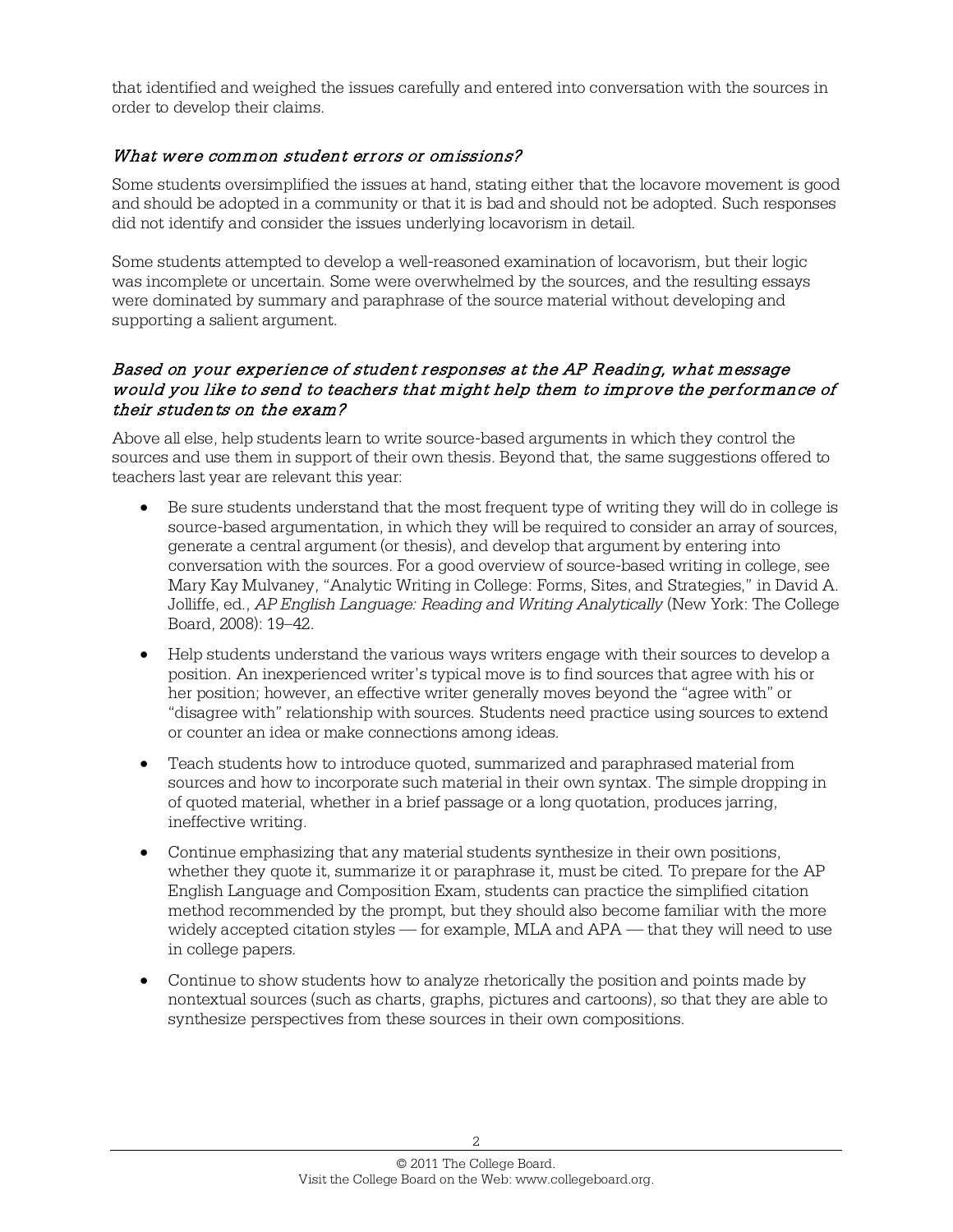# **Question 2**

#### What was the intent of this question?

This question examined students' ability to engage in close reading and rhetorical analysis of a piece of nonfiction prose — that is, their ability to explain the meaning, purpose and effect of a passage and the rhetorical strategies the author employs to convey meaning, achieve purpose and create an effect. In particular, students were asked to read and analyze an address delivered by social reformer Florence Kelley, an advocate for reforming child labor laws and extending voting rights to women, to the National American Woman Suffrage Association convention in 1905. The prompt directed students to "analyze the rhetorical strategies Kelley uses to convey her message about child labor to her audience."

#### How well did students perform on this question?

The mean score was 4.41 out of a possible 9 points. Most students seemed to understand the rhetorical context of this prompt quite clearly: a prominent social reformer speaking about child labor abuses to a large audience composed mostly of women who supported universal women's suffrage. The most successful responses recognized Kelley's multiple purposes: to call to her audience's attention the horrible conditions under which children were being forced to labor at the time, to work for reform of child labor laws to protect these young workers, to call for the extension of voting rights to women in the United States, and, in the meantime, to enlist the support of males who *could* vote in the child-labor-law reform movement.

Having demonstrated understanding of Kelley's audience and purposes, the successful responses could then proceed to analyze the strategies Kelley uses to accomplish the purposes. These successful essays explained how patterns of repetition and parallelism, along with evocative diction and figurative language, complemented statistical data to appeal to emotion as well as to logic. They placed Kelley's speech in a meaningful historical and social context that they used to enhance their analysis, and they did so with admirable facility with, and control of, language and voice.

#### What were common student errors or omissions?

Weaker responses stopped short of seeing the full range of Kelley's speech, limiting themselves, for example, to a narrow focus on her anger at child labor practices. They asserted or described *what* Kelley said or did rather than analyzing *how* her strategies worked to further her purposes.

Some students veered into argumentative writing, taking positions on child labor themselves.

Some students also engaged in naming and listing rhetorical devices they found in the speech without addressing the "so what" question: How do these rhetorical devices and strategies help Kelley flesh out her central argument and achieve her purposes with this audience?

#### Based on your experience of student responses at the AP Reading, what message would you like to send to teachers that might help them to improve the performance of their students on the exam?

• Develop a stronger understanding of what rhetorical analysis is, see its connection to traditional close reading (noting its similarities and differences, of course), and consciously teach close-reading, rhetorical analysis strategies to students.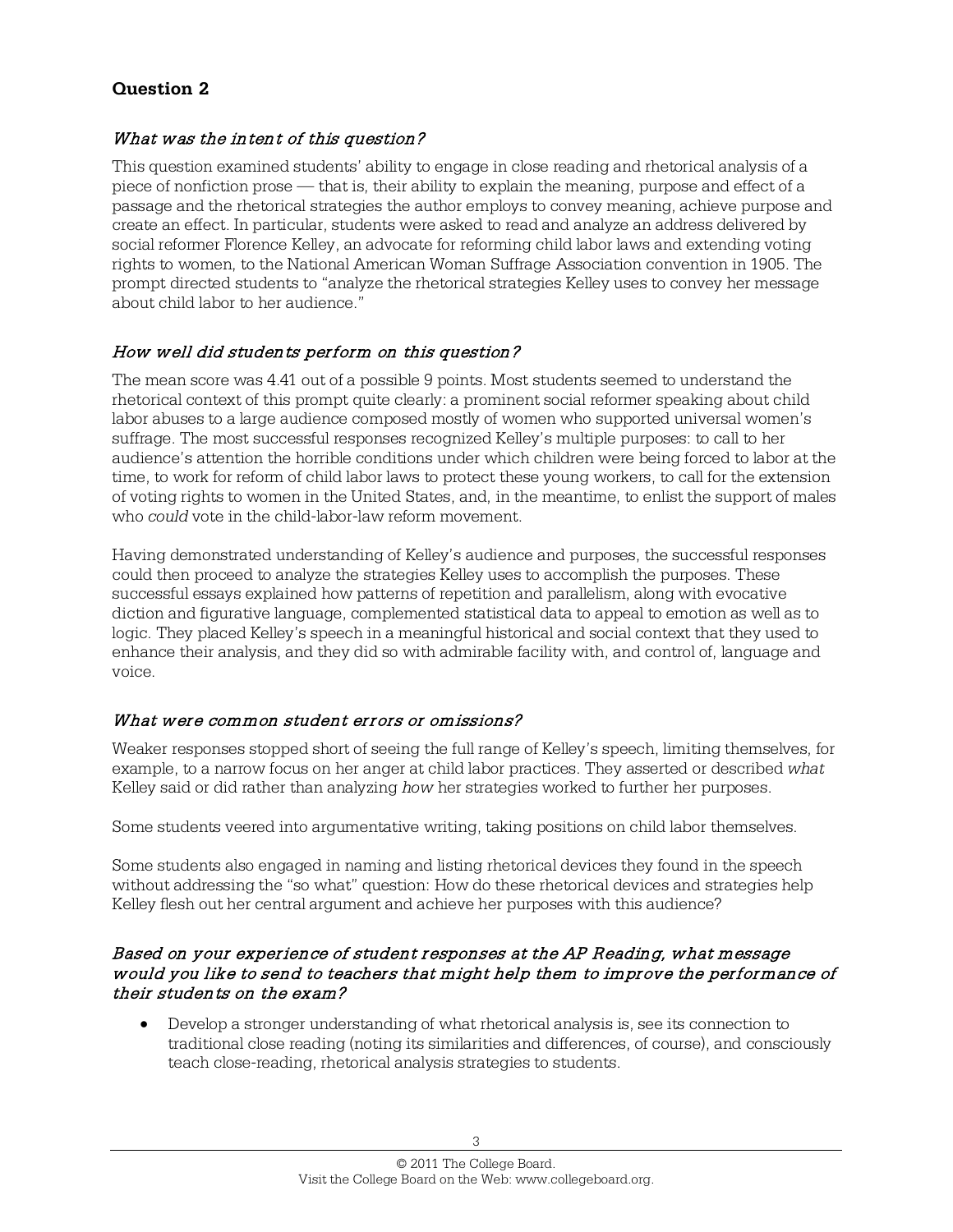- Above all else, emphasize to students that every analysis is actually an argument: Students must make claims about what they see as the text's central argument, its purpose, its appeals and its tone, and then they must cite specific evidence from the text to support those claims. This basic requirement entails being sure that students understand the basic components of any rhetorical transaction: speaker/writer, audience/reader, rhetorical purpose, tone, stance and appeals.
- Understand and teach that *logos*, *ethos* and *pathos* are not separate entities that can be dropped into a text at will. *Logos* is the central appeal; the ways a text appeals to *ethos* and *pathos* must grow out of its appeal to *logos*. Moreover, a text does not have *logos*, *ethos* and *pathos*. These are analytic categories: A person reading a text perceives (i.e., argues) that a text appeals to a reader's affinity for logic and logical structure (*logos*); a text appeals to a reader's feeling that the writer is credible and of good character (*ethos*); a text appeals to an audience's emotions or stages of life (*pathos*). In other words, a student must *argue* that a text appeals to *logos*, *ethos* or *pathos* and then support his or her argument with examples from the text's organization and style that the student believes manifest these appeals.

# **Question 3**

# What was the intent of this question?

This question examined students' ability to write an effective, compelling argument based on a prompt, drawing on evidence from their own experiences, observations and reading to support their central claim or thesis. In particular, students were presented with an excerpt from Thomas Paine's 1791 book, *Rights of Man*, in which Paine argues that, despite the diversity of its population, the United States is a nation in which "all the parts are brought into cordial unison." The question directed students to "write an essay that examines the extent to which Paine's characterization of America holds true today."

# How well did students perform on this question?

The mean score was 4.44 out of a possible 9 points. The prompt offered a wide range of issues students could consider, relating Paine's view of America in 1791 to their own perceptions of American society and culture today. Students chose to write, for example, about immigration, diversity, religion, politics, education, economics and gender issues. The students who focused on how the form of government influenced the United States then and now were generally more successful than students who simply made personal observations about oppression or injustice or those who chose to write only about freedom of religion or immigration issues.

Accomplished responses, moreover, tended to draw evidence from various sources: history, politics and current events. Students writing these essays were knowledgeable about pivotal historical issues as well as about contemporary events and controversies and were skilled at linking their evidence directly to the argument they were building in the essay. Some students chose to take a satirical approach to the task, mocking ways that today's America has not lived up to Paine's early view. These essays for the most part were well developed, with a distinctively sharp and perceptive voice. When personal examples were used effectively to develop the argument, they were used purposefully and strategically. Finally, the best responses displayed ample evidence of controlled, sophisticated writing.

# What were common student errors or omissions?

As with argument questions in the past, many students struggled with incorporating appropriate, compelling evidence that would effectively contribute to their arguments. In many essays that